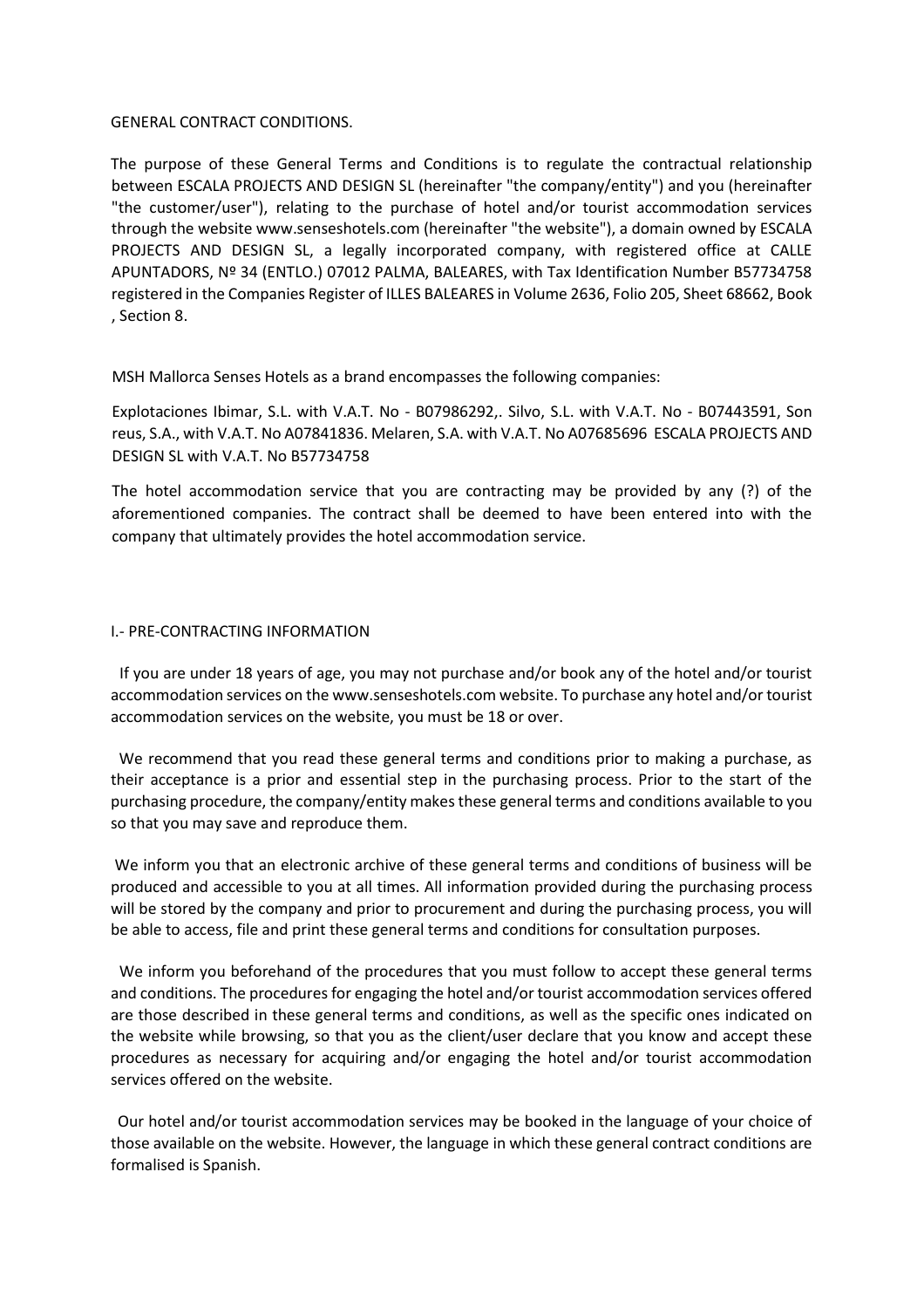During the purchasing procedure, the company/entity provides you with the appropriate technical means to identify and correct errors. Any modification or correction of the data provided by you while browsing must be carried out in accordance with the indications provided on the website. This website displays windows for confirmation of the data provided, which may not allow you to continue with the purchase or contract if the data entered are not in the correct format. Before making a payment, you will be able to view the hotel and/or tourist accommodation services selected on the website and the details of your order so that, if necessary, you may change these details. If you detect an error after completing the payment process, you should contact customer service at: 971031032 or at the email address: reservas@senseshotels.com

By providing your personal data, you give your express consent to processing this personal data for the purpose of purchasing and/or engaging the hotel and/or tourist accommodation services on the website.

The online purchase and/or booking of the hotel and/or tourist accommodation services offered by the company/entity through this website is subject to the provisions of these General Contract Conditions.

The purchase and/or booking of any of the hotel and/or tourist accommodation services of the company/entity through the website requires the acceptance of each and every one of the general contract conditions and/or the specific conditions applicable to the hotel and/or tourist accommodation services purchased and/or booked.

These General Conditions are subject to the provisions of Law 34/2002, on information society services and electronic commerce; Law 7/1998 on General Contracting Conditions; Royal Decree 1906/1999, which regulates telephone or electronic contracting with general conditions in development of article 5.3 of Law 7/1998; Royal Legislative Decree 1/2007, of 16 November, which approves the revised text of the General Law for the Defence of Consumers and Users and any complementary laws that may be applicable. Likewise, the online booking of hotel and/or tourist accommodation services offered by the company through this website is subject to the provisions of the website's legal notice.

The company/entity reserves the right to unilaterally modify these conditions, without this affecting the hotel and/or tourist accommodation services or promotions booked prior to any modification.

If you have any queries, please contact us at the following email address: reservas@senseshotels.com

II.- DETAILS OF SELLER.

This website is operated by:

ESCALA PROJECTS AND DESIGN SL CIF/NIF (Corporate tax ID).B57734758 Address: CALLE APUNTADORS, Nº 34 (ENTLO.) 07012 PALMA, BALEARES.

MSH Mallorca Senses Hotels sells the hotel and/or tourist accommodation services offered through the website www.senseshotels.com.

The contract shall be deemed to have been entered into with the company that ultimately provides the hotel accommodation service.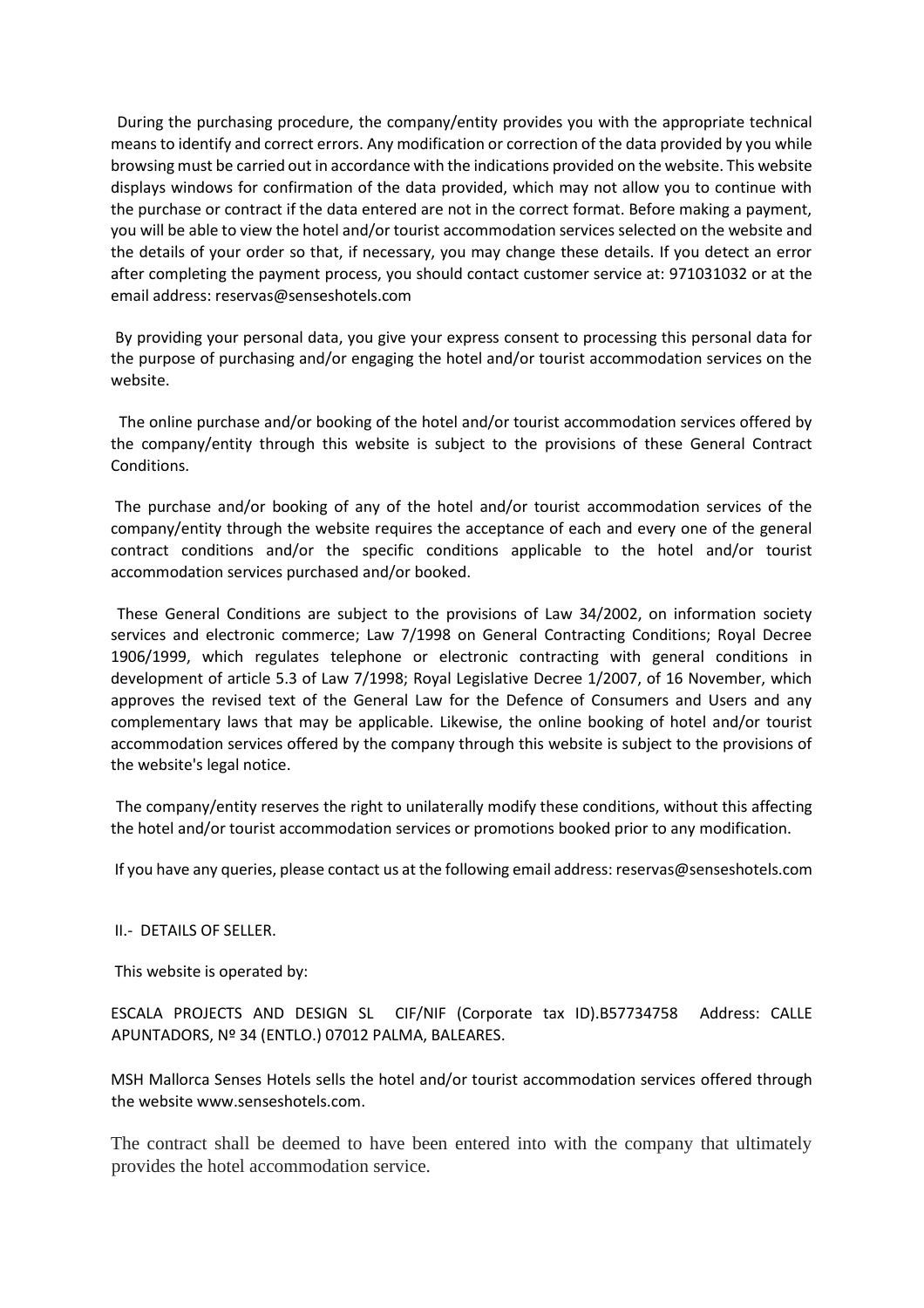The sales and/or booking operations shall be understood to be carried out at CALLE APUNTADORS, Nº 34 (ENTLO.) 07012 PALMA, BALEARES.

ESCALA PROJECTS AND DESIGN SL is the owner of the domain and the website www.senseshotels.com.

#### III.- PURPOSE OF THE CONTRACT CONDITIONS.

The purpose of these contract conditions is to regulate the conditions of sale of the hotel and/or tourist accommodation services offered by the company/entity on this website. These conditions regulate the contractual relationship for purchasing arising between the company/entity and yourself at the moment you check the corresponding box during the online purchase and/or booking process..

The characteristics of the hotel and/or tourist accommodation services purchased and/or engaged are reflected on the website.

The purchasing on your part of any of the hotel and/or tourist accommodation services through the website www.senseshotels.com entails the acceptance and subjection to these General Contract Conditions and to the particular conditions that may apply to the purchase and/or booking of each of the hotel and/or tourist accommodation services.

The prices applicable to the hotel and/or tourist accommodation services booked by you are those indicated on the website on the date of booking and/or purchase.

All the technical means and requirements needed to access the website and the hotel and/or tourist accommodation services hotel or tourist accommodation services offered therein shall be the sole responsibility of the user.

Once you have accessed the website, in order to proceed with the purchase of the different hotel and/or tourist accommodation services, you must follow all the indications and instructions on the website, completing for these purposes the required contract conditions and other forms established for each hotel and/or tourist accommodation service, which requires reading and accepting these General Contract Conditions, as well as, where applicable, particular conditions that may be applicable.

#### IV.-PURCHASING PROCEDURE.

Hotel and/or tourist accommodation services must be purchased through the specific selection of the services desired by means of the purchase selection instruments found on the website. Once the purchase request has been selected and verified, you must expressly accept the contract conditions as shown on the website. From the moment of acceptance, you acquire the status of customer/user of the company/entity. We recommend that you read these General Terms and Conditions carefully, and print them on paper or save the document in electronic format.

In order to purchase any of the hotel and/or tourist accommodation services on the website, you are required to register your personal and/or professional details. In some cases, you will have to set up a username and password that will allow you to access areas that require prior identification. When you register your personal data on our website, or when you book one of our hotel and/or tourist accommodation services, your personal and/or professional data are incorporated into our database, and will be used exclusively to process the sale of the service during the selected period and to send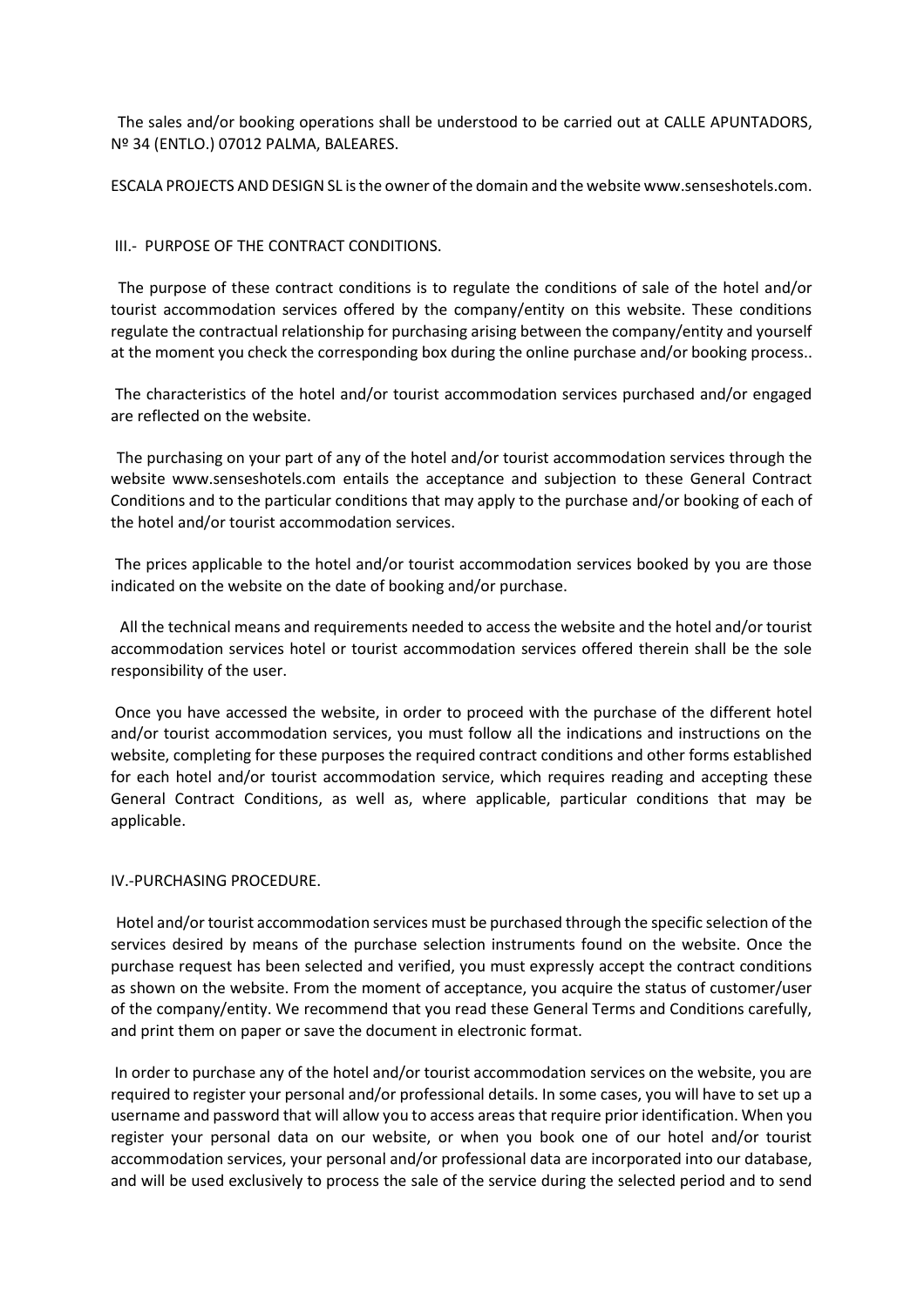you information about hotel and/or tourist accommodation services offers similar to those you have purchased that may be of interest to you. At any time, you may modify your customer registration details (address, contact telephone number, email address, etc.).

Purchase procedure:

1.- To purchase hotel and/or tourist accommodation services from the website, you must follow the instructions on the page and select the services you wish to purchase.

You will be able to view and control hotel and/or tourist accommodation services selected by following the purchase and/or booking instructions on the website. When selecting the hotel and/or tourist accommodation service on the website, you will be able to view the characteristics of the service and its price. We will also specify whether or not VAT is included in the final price of the service selected, and the terms and conditions, including information regarding extra costs. .

Once the selection of the hotel and/or tourist accommodation services is complete, you will proceed to payment. Before confirming payment, we will inform you again of the price of the hotel and/or tourist accommodation services that you have selected, specifying whether or not VAT is included in the final price of the services selected, the contract conditions, including information regarding the date when the hotel and/or tourist accommodation services will be provided, and in case of additional expenses, we will indicate the corresponding amount. In any case, you will be informed of the costs of the hotel and/or tourist accommodation services that you have purchased in the event that these are not included in the final price of the services selected.

You will also receive information regarding the possibility of applying discounts. At this point you will be able to continue shopping or make the payment and/or contracting.

2.- To make the purchase and payment of the hotel and/or tourist accommodation service you will fill in a form with the data requested. The data that are mandatory to proceed with the purchase and payment will be marked with an asterisk. A delivery address will need to be specified.

Once the mandatory personal data of the order and payment form has been implemented, accept the terms and conditions of the order and payment by ticking the corresponding box. You must also expressly accept the processing of your personal data for the purpose of purchasing and/or booking the hotel and/or tourist accommodation services on the website by ticking the privacy policy and personal data processing box.

You may also request, by ticking the corresponding box, to receive newsletters and offers from the company/entity. And confirm the billing address.

3.-The form of payment accepted by the company/entity is:

Visa

Master Card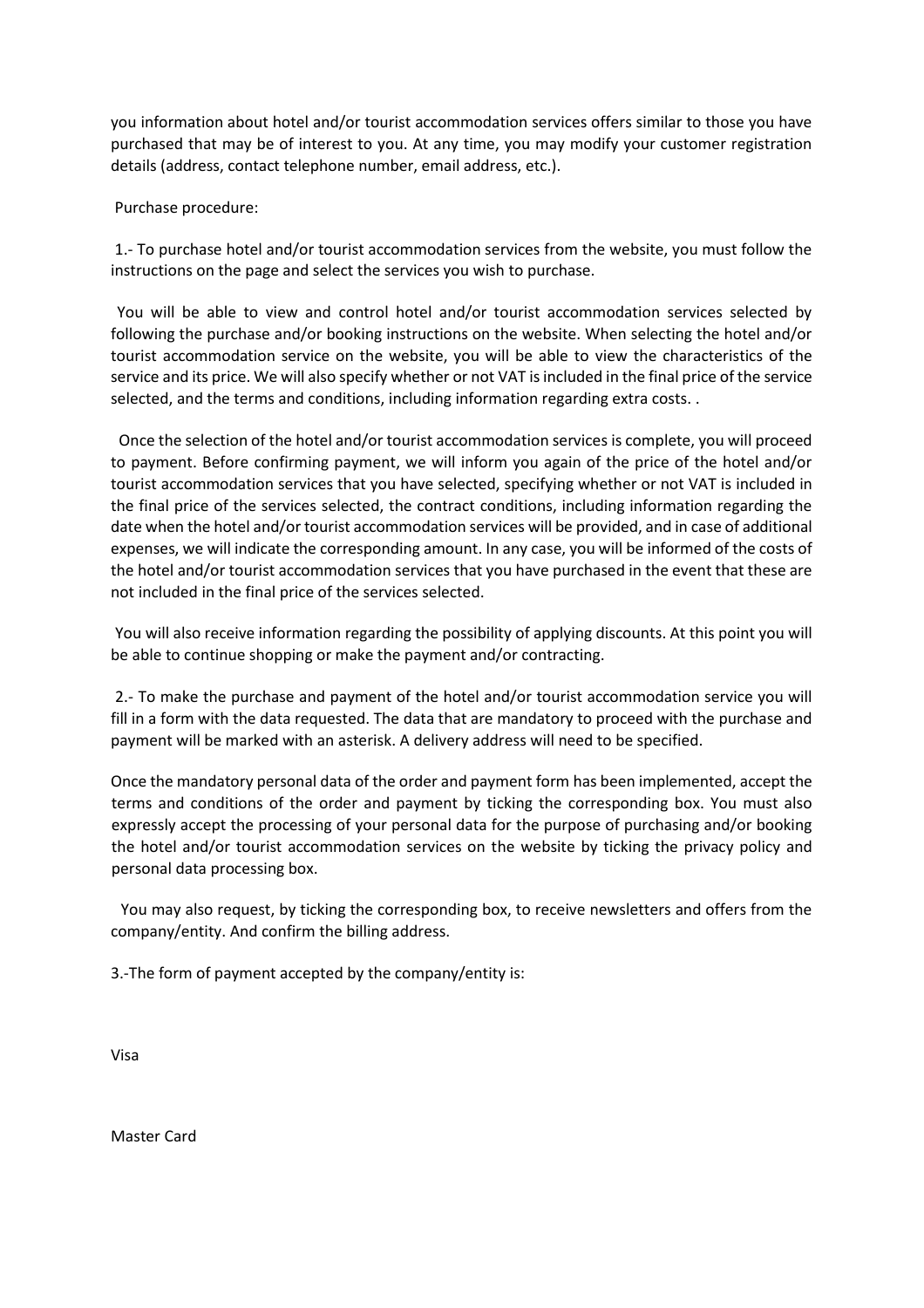American Express.

4.- The security of its customers is essential for the company/entity [...]. Therefore, in order to protect the transmission of confidential information, the website has a data encryption protocol with an SSL Security Certificate. SSL encryption technology protects financial transactions and the flow of data (name, address, credit card number, etc.), allowing transactions to be carried out securely. For payment with Visa and Mastercard credit cards, the customer is required to have CES (Secure Electronic Commerce) payment activated. You can tell whether the Secure Electronic Commerce protocol is activated by the VISA "Verified by VISA" and Mastercard "Mastercard Secure Code" logos. In all transactions the system conducts a validation with the issuing bank of the card with which you are paying, asking for a key / PIN / signature / security code that the customer must have, and that together with the card number, expiry date and the 3 digits on the back guarantee the security of the transaction. We call this key / PIN / signature / security code the CES Security Code or CES Secure E-Commerce Code. The customer's credit card details will be absolutely confidential (neither the company/entity nor third parties will be able to access them).

In the event that payment by credit card is refused, the purchase of the service will be automatically cancelled and the customer will be informed of the cancellation by electronic means.

5.- Finally, you must confirm the contracting and/or purchase of the hotel and/or tourist accommodation services selected.

V.- SERVICE ENGAGED.

The hotel and/or tourist accommodation service/service is offered on the website with as accurate a description of its characteristics as possible.

VI.- PRICE AND AVAILABILITY OF THE SERVICE.

The prices applicable to each of the hotel and/or tourist accommodation services are published on the website and indicated for each service. The prices of the hotel and/or tourist accommodation services are shown in euros.

Before you accept the booking and/or purchase transaction, the prices of each of the hotel and/or tourist accommodation services selected and/or booked will be clearly specified, as well as the expenses that will be applicable to the operation and the promotions or discounts that may be applicable.

The company/entity reserves the right to modify its prices at any time. In case of modification of the sale price, the hotel and/or tourist accommodation services will be invoiced according to the price effective during the registration of the booking and/or purchase.

For any payment made to the company/entity you will receive an invoice in your name.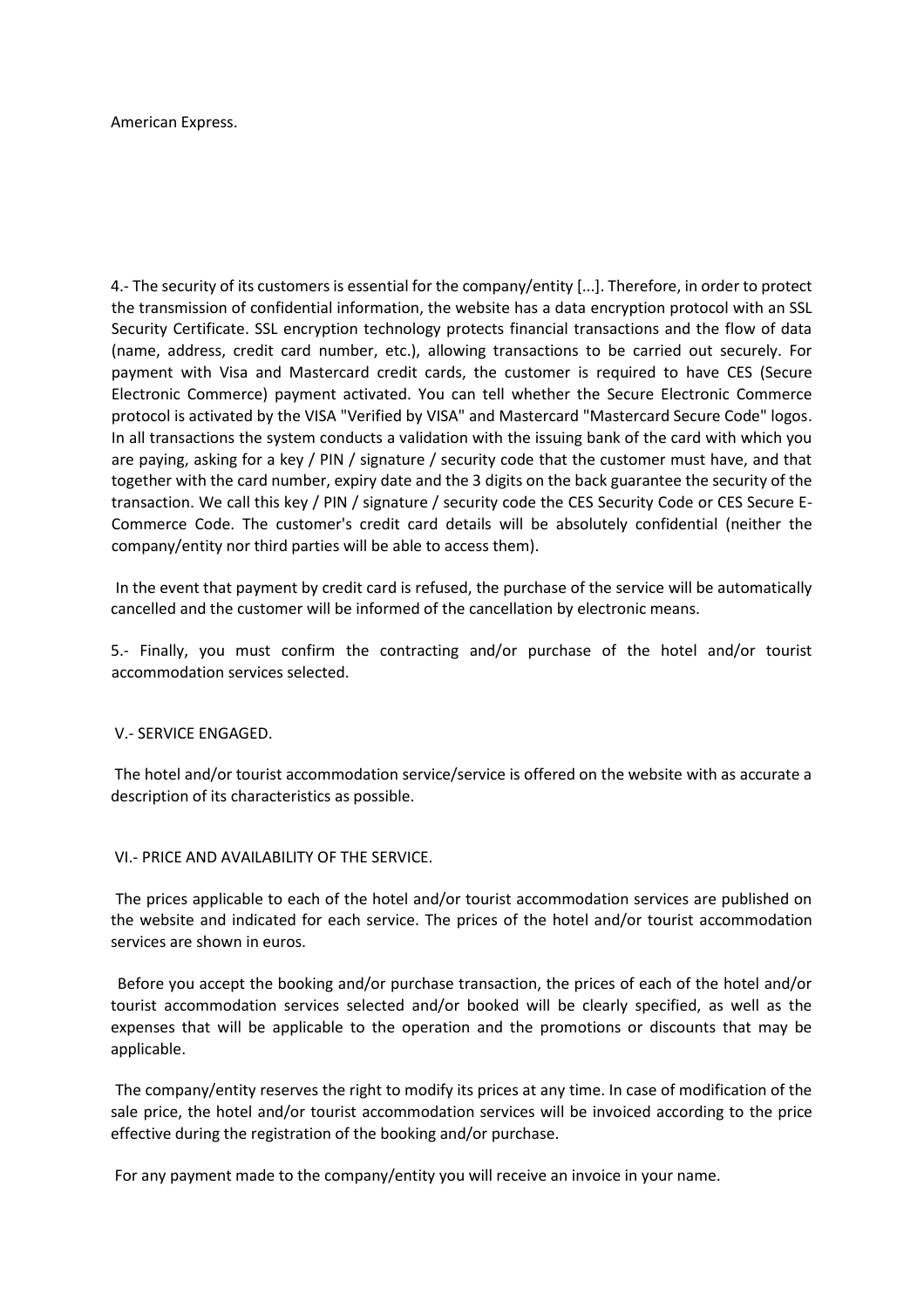For any information about the hotel and/or tourist accommodation service purchased, you should send an email to the email address reservas@senseshotels.com, indicating your customer/user details in the message subject line.

VII.- OFFERS.

The offers are duly indicated. The hotel and/or tourist accommodation services offered on the website will be available until any modification to it is made, which will be notified one week in advance.

VIII.- RIGHT OF WITHDRAWAL.

The right of withdrawal of the user/consumer, provided for in article 68 of the Royal Legislative Decree 1/2007, of November 16th, is not applicable in this contract, since it is a hotel accommodation service and the exceptions to the right of withdrawal provided for in art. 103 of Royal Legislative Decree 1/2007, of November 16th, apply. Cancellation conditions:

The withdrawal and/or cancellation conditions are specified in the contracted reservation.

To exercise the right of withdrawal, the Customer may use any of the following methods:

a) By telephone at the number 971031032.

b) By email at the address reservas@senseshotels.com.

Using the withdrawal form that the Customer must download here, and which can be sent to the email address reservas@senseshotels.com. In this case the Customer must state WITHDRAWAL FORM as the subject of the email.

WITHDRAWAL FORM (You should only complete and send this form if you wish to withdraw from the contract).

FOR THE ATTENTION OF: MSH Mallorca Senses Hotels, address at: CALLE APUNTADORS, Nº 34 (ENTLO.) 07012 PALMA, BALEARES, Tel. no.: 971031032, Email: reservas@senseshotels.com

– I hereby inform you that I withdraw from my reservation contract with reference

no. reference no. Pertaining to reservation no.:

with

purchase

date Name

of Buyer(s)

Address of Buyer(s)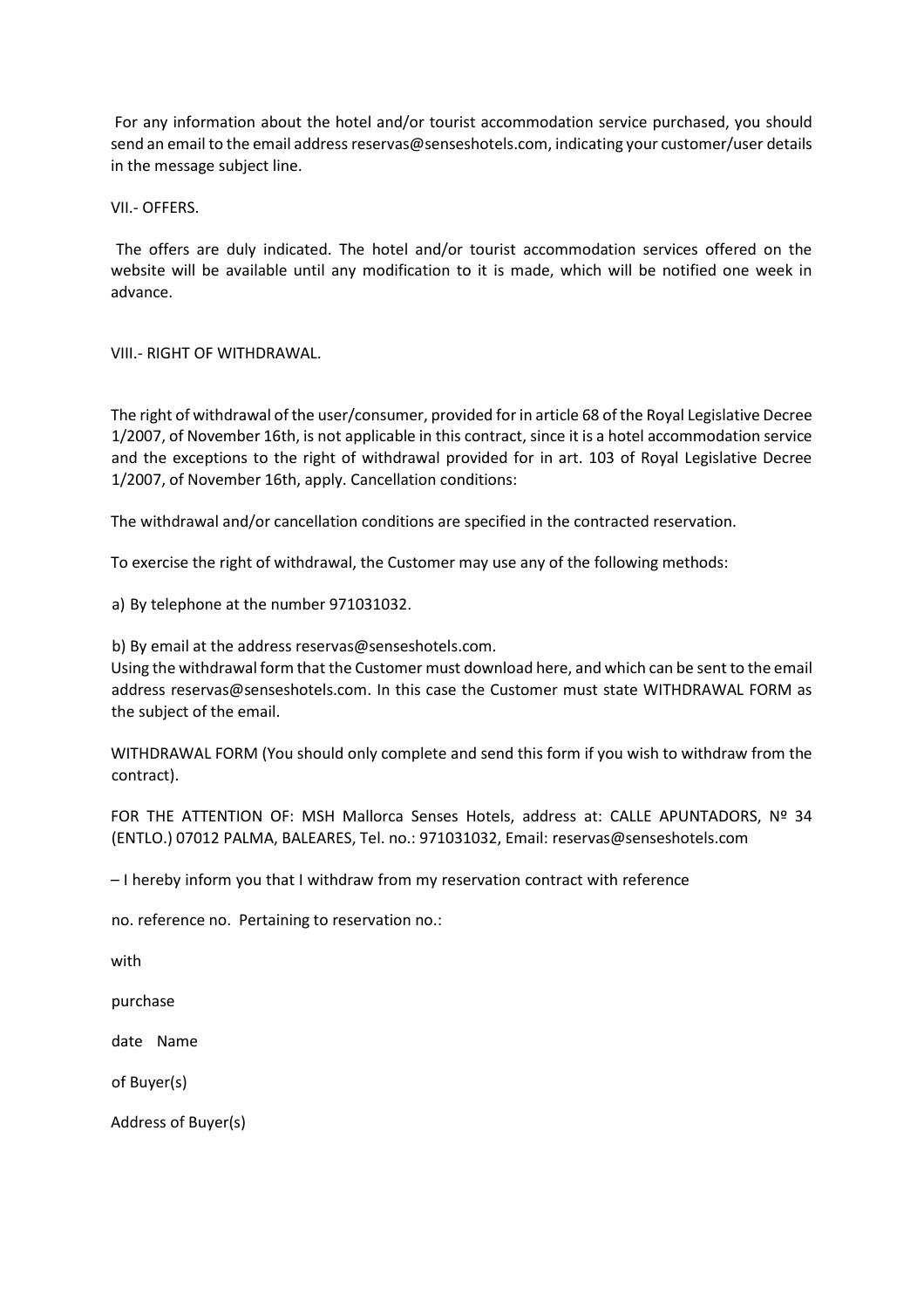Signature of Customer(s)

Date Signature of the

professional(s) Date.

# IX. EXECUTION OF THE CONTRACT.

Contracts shall be deemed entered into and produce all the effects provided for by law when consent and the other requirements necessary for their validity are met, and shall be governed by the provisions of Law 34/2002, of 11 July, on information society services and electronic commerce (LSSI), art. 23 and 24, the Civil Code, the Commercial Code and other applicable civil or mercantile regulations. The prior agreement of the parties on the use of electronic means shall not be necessary. The contract shall be deemed to be in writing if the contract or the information is contained in an electronic format. The electronic format containing a contract concluded by electronic means shall be admissible in court as documentary evidence. The contract between the parties shall be presumed to have been concluded at the location of the registered office and/or place of business of the company.

#### X. AMENDMENT.

The company/entity reserves the right to modify or replace these terms and conditions at the expiry of the contract as a result of the existence of new economic and/or commercial circumstances that make this advisable, as well as the modification, evolution and enactment of laws, regulations and rules applicable to the provision of the service and/or aspects related to them.

The company/entity undertakes to make every effort to maintain an acceptable level of compliance with its contractual obligations.

# XI. LIABILITY REGIME.

The company/entity will not be liable for problems due to lack of access or problems inherent to Internet connectivity or electricity networks when the causes are beyond its control or could not have been foreseen by the parties, or that, if foreseeable, the company/entity makes all reasonable efforts to avoid them or they are considered acts of god or force majeure.

# Fortuitous event and force majeure.

The company/entity will in no case be responsible for any delay in the execution of its obligations, nor for the non-execution of the same, if this non-execution is due to force majeure, in accordance with the provisions of article 1.105 of the Civil Code. This circumstance shall be communicated to the other party as soon as possible. The agreed time limits for the provision of the service shall be extended by at least the period of time that the cause of force majeure has lasted. If the cause of force majeure lasts longer than three (3) months, either party may terminate these terms and conditions.

# XII. PROTECTION OF INTELLECTUAL PROPERTY.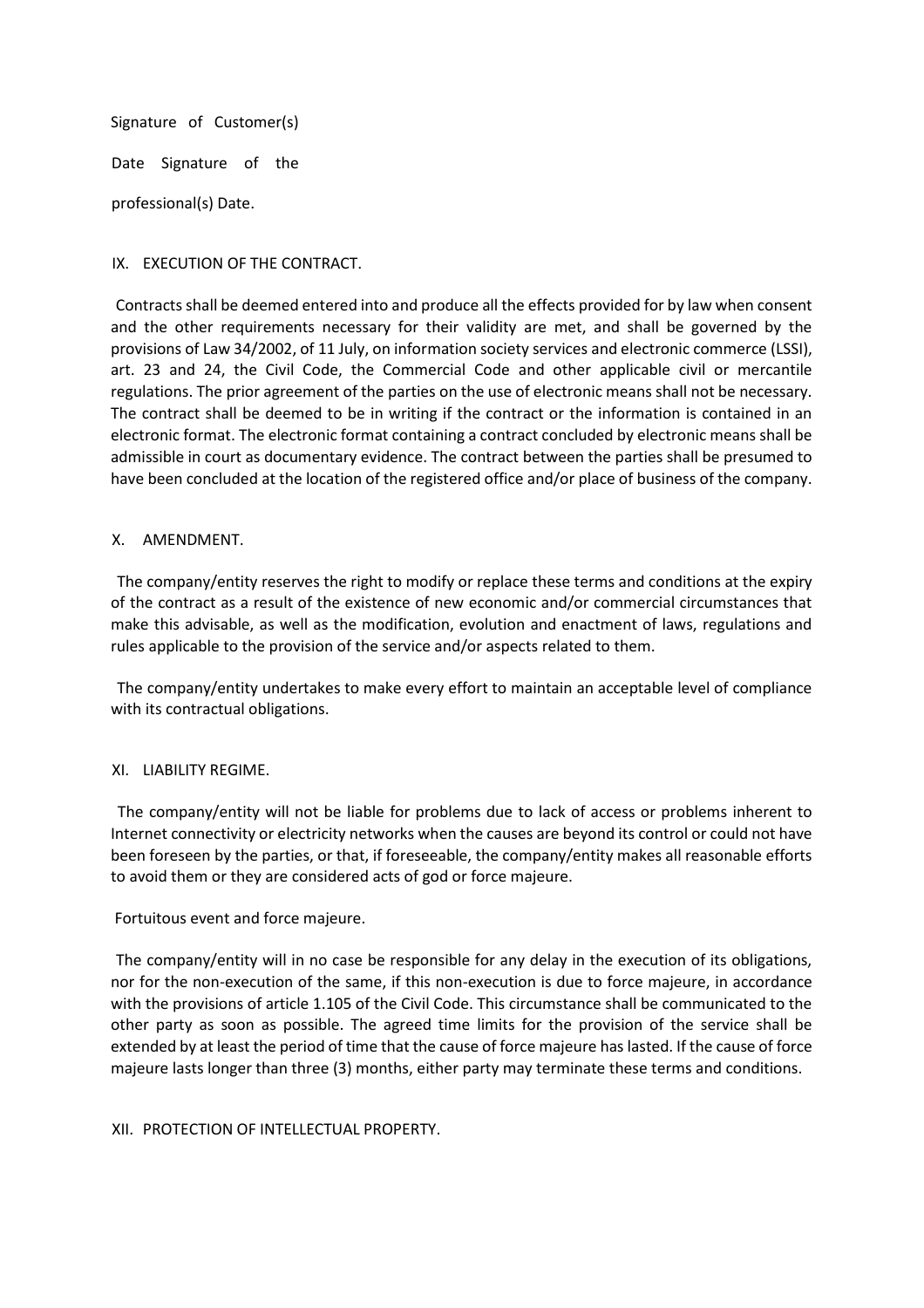ESCALA PROJECTS AND DESIGN SL is the owner of the domain and the website www.senseshotels.com. The trademark is duly registered in the name of ESCALA PROJECTS AND DESIGN SL . Likewise, the website www. senseshotels.com including, but not limited to, programming, editing, compilation, designs, logos, text and / or graphics, is the property of ESCALA PROJECTS AND DESIGN SL , and is protected by national and international intellectual and industrial property law. Therefore, the holder of the rights expressly prohibits the use or reproduction, partial or total (by any physical or electronic means), by third parties, unless there is an agreement or written authorisation to this effect.

Access by the user to the website does not grant the user any ownership rights over the same. ESCALA PROJECTS AND DESIGN SL shall take legal action as provided by law against those who knowingly and without authorisation carry out any of the aforementioned acts.

# XIII. APPLICABLE LAW AND JURISDICTION.

These general conditions shall be governed by and interpreted in accordance with Spanish law in all matters not expressly established herein. The parties submit to the jurisdiction of the Courts and Tribunals of [Palma de Mallorca] for any questions that may arise or actions that may be brought as a result of the provision of the website service and its services and contents, and regarding the interpretation, application, fulfilment or nonfulfilment of the provisions of these general conditions.

#### XIV.-SUSTINABLE TOURISM TAX ON THE BALERIC ISLANDS

The Balearic Parliament has introduced a new tourist tax applicable to stays in tourist accommodations located on the Balearic Islands. The tax will enter into force next 1st July 2016 (Law 2/2016 on the Taxation of Tourist Accommodation on the Balearic Islands).

The amount of this tax is 1.00 Euro per person per day/part of a day, plus 10% VAT from 1st July until 31st October.

During low season (between 1st November and 30th April of the following year) the tax will be discounted by 50%.

Children under the age of 16 are exempt from paying the tax.

In addition, after nine days of any stay, the rate will also be cut by 50%.

Therefore, any natural person (over the age of 16) staying in a tourist accommodation on the Balearic Islands is obliged to pay the before mentioned tax to the owner of the establishment where he/she is staying.

As a result of that and of our obligation to pay the tax to the tax authorities of the Balearic Islands, we hereby inform you that the payment of this tax is paid on arrival in cash.

The money collected from the tax will go to a fund promoting sustainable tourism. The money will be used to fund projects encouraging a sustainable, responsible and highquality tourism model, particularly projects that boost the preservation of the environment (nature, country life, agriculture and sea life), off-season tourism, historical sites and cultural heritage, research and development, education and employment. The projects will be selected by a Committee for Sustainable Tourism Promotion made up of representatives of the Balearic Government, Island Councils, City Councils,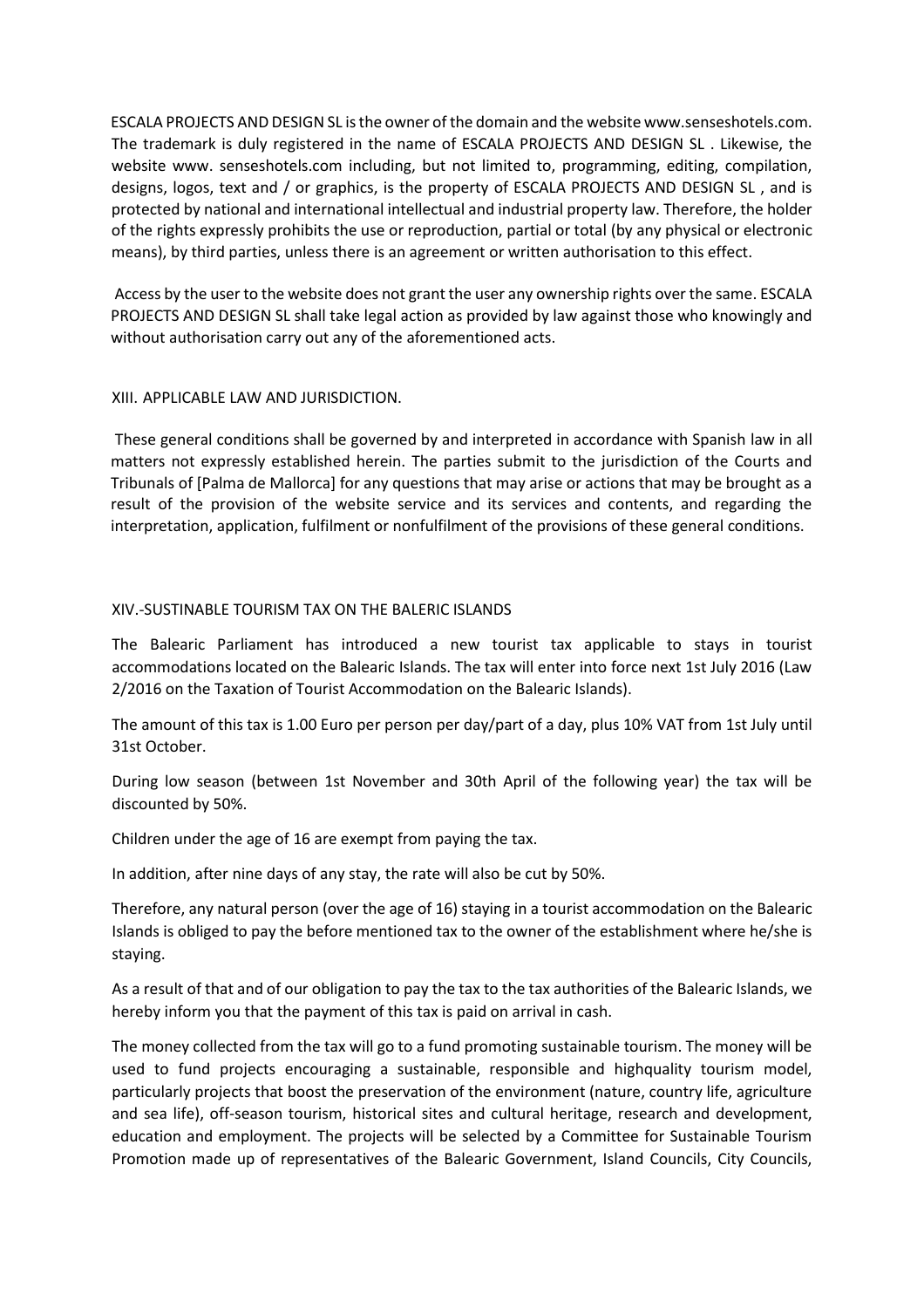economic and social stakeholders and other organisations. The job of the Committee is to draw up an annual plan and set the key annual goals according to specific territorial balance criteria.

In case you have any questions regarding the new tourist tax on the Balearic Islands, you can contact the Balearic Tax Agency by calling at 901 201 530.

# XV.-PERSONAL DATA

In accordance with the provisions of the General Data Protection Regulation GDPR EU 679/2016 and Organic Law 3/2018 of 5 December on Data Protection and Guarantee of Digital Rights, you are provided with the following information on how your personal data is processed: RESPONSIBLE / MANAGER:

MSH Mallorca Senses Hotels as a brand encompasses the following companies that may act as data controllers of your personal data: Explotaciones Ibimar, S.L. with V.A.T. No - B07986292,. Silvo, S.L. with V.A.T. No - B07443591, Son reus, S.A., with V.A.T. No A07841836. Melaren, S.A. with V.A.T. No A07685696 ESCALA PROJECTS AND DESIGN SL, with V.A.T. No B57734758, with registered address at CALLE APUNTADORS, Nº 34 (ENTLO.), 07012, PALMA. Data Protection Manager: http:wwwprotecmir.com / Email: protecmirlegal@protecmir.com

PURPOSE: At MSH Mallorca Senses Hotels we process the information you provide us in order to provide you accommodation in our hotel and/or the services of our establishments, in addition to managing the sending of information and commercial research and invoicing thereof. We will develop a commercial profile based on the information provided in order to be able to offer you our services in accordance with your interests. No automated decisions will be made based on this profile. The personal data provided will be retained for the duration of the commercial relationship and as long as no request has been received to delete the same by the interested party, for a duration of 5 years from the last time you contract and/or make any reservation. In any event, your personal data will be retained while they remain useful for the purpose indicated, and in any event for the legally established periods and for the time needed to address any possible liabilities resulting from said processing.

LEGAL BASIS: Personal data processing is based on the performance of a contract to which the data subject is party or in order to take steps at the request of the data subject prior to entering into the contract; we are also obliged to process your personal information to comply with a legal obligation that applies to the data controller. In any event, you have given your consent for your personal information to be processed for one or more specific purposes, in accordance with the provisions of the General Data Protection Regulation GDPR EU 679/2016 (ART 6.1. A. B. C) and Organic Law 3/2018 of 5 December on Data Protection and Guarantee of Digital Rights: (LOPDPGDD). Act 1/1992, modified by Organic Law 4/2015 of 30 March on the Protection of Public Safety, shall apply. Articles 20 and 21 of the Information Society Services Act 34/2002, for the use of telecommunications to send commercial offers, shall apply. While the prospective offer of services is based on the consent you are requested to provide, the withdrawal of this consent will not condition the contract for the purchase and/or provision of the service under any circumstances. The personal data must be provided,